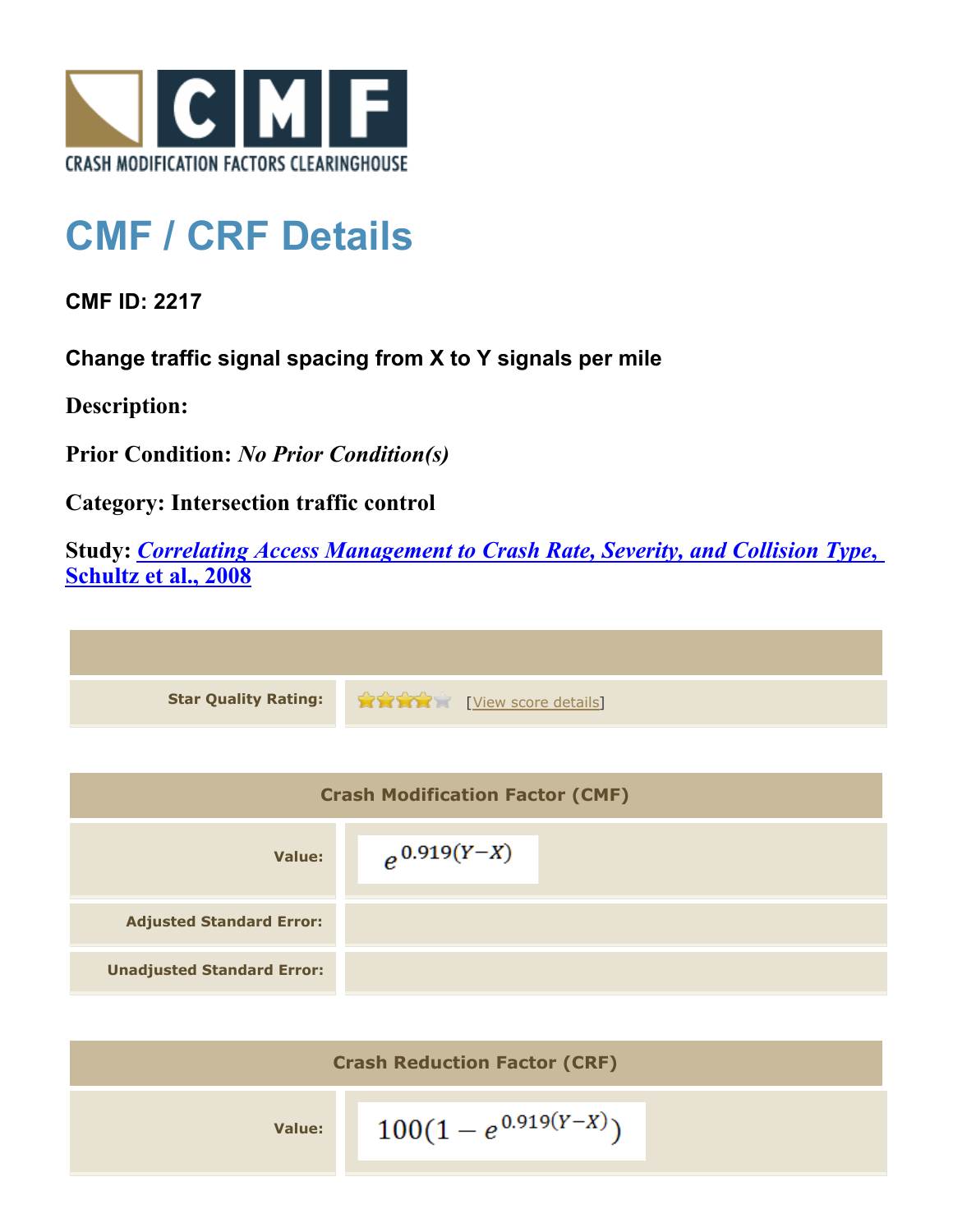**Adjusted Standard Error:**

**Unadjusted Standard Error:**

**Intersection Geometry:**

**Minor Road Traffic Volume:**

**Traffic Control:**

**Major Road Traffic Volume:** 1390 to 51200

| <b>Applicability</b>                    |                          |
|-----------------------------------------|--------------------------|
| <b>Crash Type:</b>                      | All                      |
| <b>Crash Severity:</b>                  | All                      |
| <b>Roadway Types:</b>                   | Principal Arterial Other |
| <b>Number of Lanes:</b>                 |                          |
| <b>Road Division Type:</b>              |                          |
| <b>Speed Limit:</b>                     |                          |
| <b>Area Type:</b>                       | Urban                    |
| <b>Traffic Volume:</b>                  |                          |
| <b>Time of Day:</b>                     |                          |
| If countermeasure is intersection-based |                          |
| <b>Intersection Type:</b>               |                          |

| <b>Development Details</b>      |              |
|---------------------------------|--------------|
| <b>Date Range of Data Used:</b> | 2002 to 2004 |
| <b>Municipality:</b>            |              |